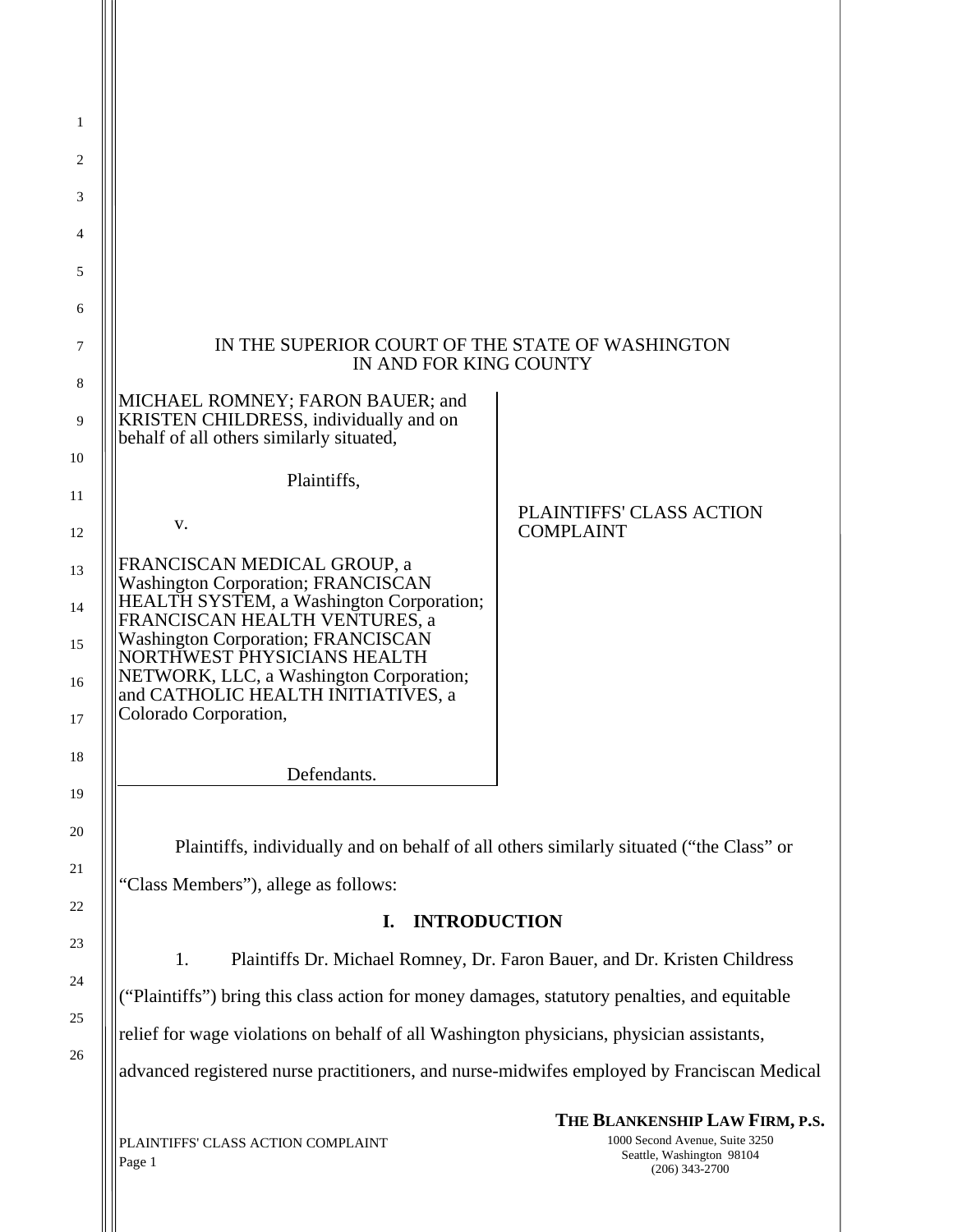Group, Franciscan Health System, Franciscan Health Ventures, Franciscan Northwest Physicians Health Network, LLC, and Catholic Health Initiatives ("Defendants").

2. Defendants failed to credit Plaintiffs and Class Members for all hours worked and failed to pay Plaintiffs and Class Members contracted for and earned wages, violating Washington wage statutes (RCW 49.48 *et seq.* and 49.52 *et seq.*) and Washington public policy. Plaintiffs seek to correct these unlawful employment practices and seek relief individually and on behalf of the Class.

 3. Plaintiffs Romney and Bauer also bring claims for retaliation and wrongful discharge in violation of Washington public policy and RCW 49.48 *et seq.* and 49.52 *et seq*. Defendants violated Washington wage statutes, Washington state common law, and Washington public policy by firing Dr. Romney and Dr. Bauer in retaliation for demanding wages, earned and owing, objecting to Defendants' wrongful withholding of wages, and for opposing and reporting clinical practices and treatment that Plaintiffs reasonably believed jeopardized public health and safety of the citizens of Washington. Plaintiffs seek monetary and injunctive relief, including pecuniary, nonpecuniary, attorney's fees and costs, exemplary damages, and punitive damages, to the fullest extent allowed by law.

### **II. JURISDICTION, VENUE, AND PARTIES**

4. Dr. Michael Romney is a resident of the State of Washington.

5. Dr. Faron Bauer is a resident of the State of Washington.

6. Dr. Kristen Childress is a resident of the State of Washington.

7. Defendant Franciscan Medical Group is a Washington corporation doing business in King County, Washington.

8. Defendant Franciscan Health System is a Washington corporation doing business in King County, Washington.

9. Defendant Franciscan Health Ventures is a Washington corporation doing business in King County, Washington.

PLAINTIFFS' CLASS ACTION COMPLAINT Page 2

**THE BLANKENSHIP LAW FIRM, P.S.** 1000 Second Avenue, Suite 3250 Seattle, Washington 98104 (206) 343-2700

1

2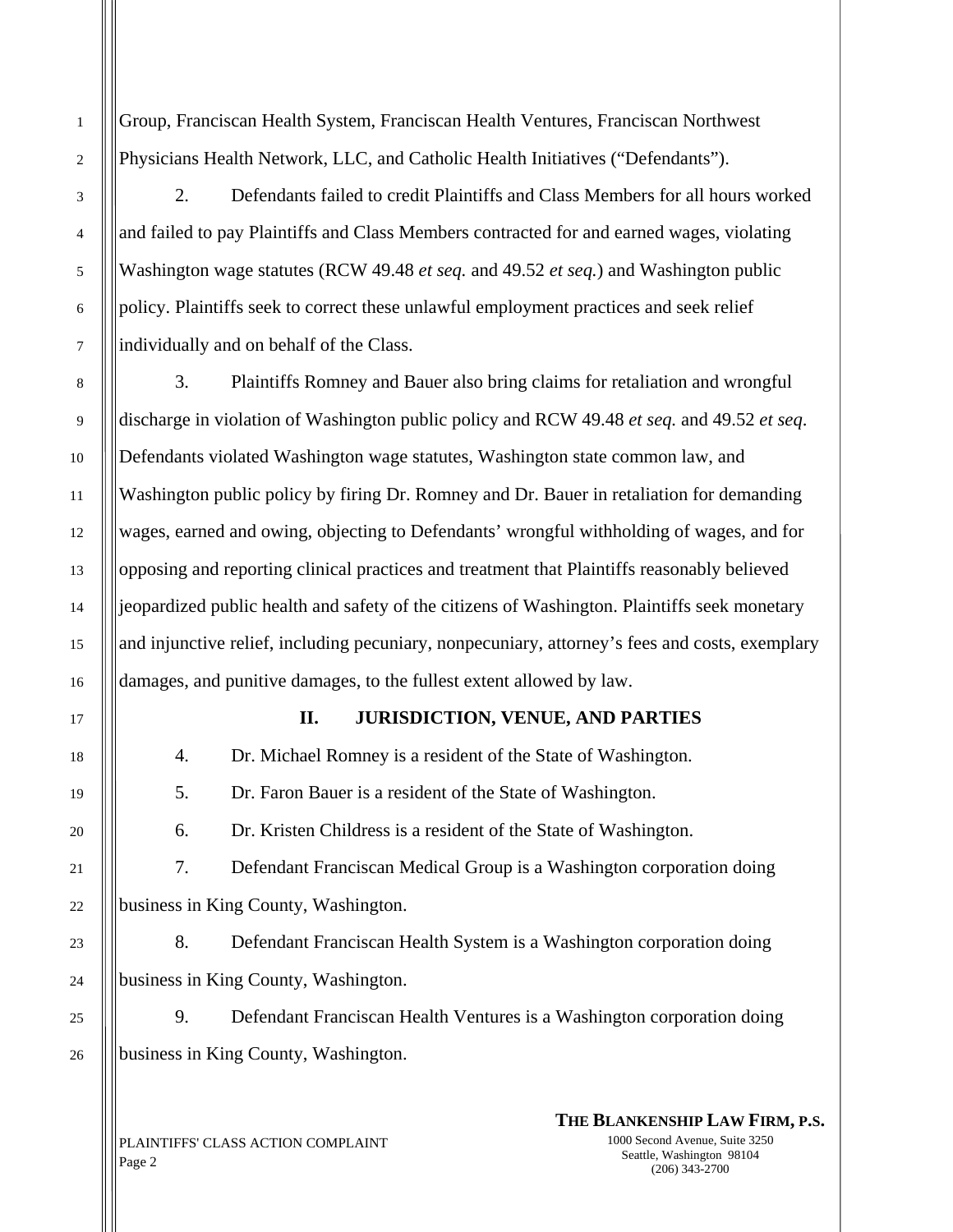10. Defendant Franciscan Northwest Physicians Health Network, LLC is a Washington corporation doing business in King County, Washington.

11. Defendant Catholic Health Initiatives is a Colorado corporation doing business in King County, Washington.

12. This Court has personal jurisdiction over Catholic Health Initiatives based on Plaintiffs' employment in the State of Washington, the business conducted by Catholic Health Initiatives in the State of Washington, and contacts made by Catholic Health Initiatives in the State of Washington.

13. Defendants are employers under the applicable Washington statutes.

14. At all relevant times, Plaintiffs were employed by Defendants.

15. This Court has jurisdiction of Plaintiffs' claims pursuant to CR 23 and RCW 2.08.010 because Plaintiffs request legal relief exceeding \$300.00.

16. Venue is proper pursuant to RCW 4.12.025 because Defendants transact business in King County, Washington, operating multiple clinics in King County, Washington.

## **III. FACTUAL ALLEGATIONS**

17. Members of the Class work and have worked for Defendants as "physicians," "physician assistants (PAs)," "advanced registered nurse practitioners (ARNPs)," "nursemidwifes," or similar classifications.

18. Class members are responsible for providing medical services at its medical facilities.

19. Class Members and Plaintiffs entered into "FMG Physician Employment Agreements," "FMG Professional Provider Agreements," and similar Agreements (collectively "Employment Agreements"), which provided that they were entitled to additional compensation (refereed to as "overtime") for any time worked in excess of the hours they contracted to work.

PLAINTIFFS' CLASS ACTION COMPLAINT Page 3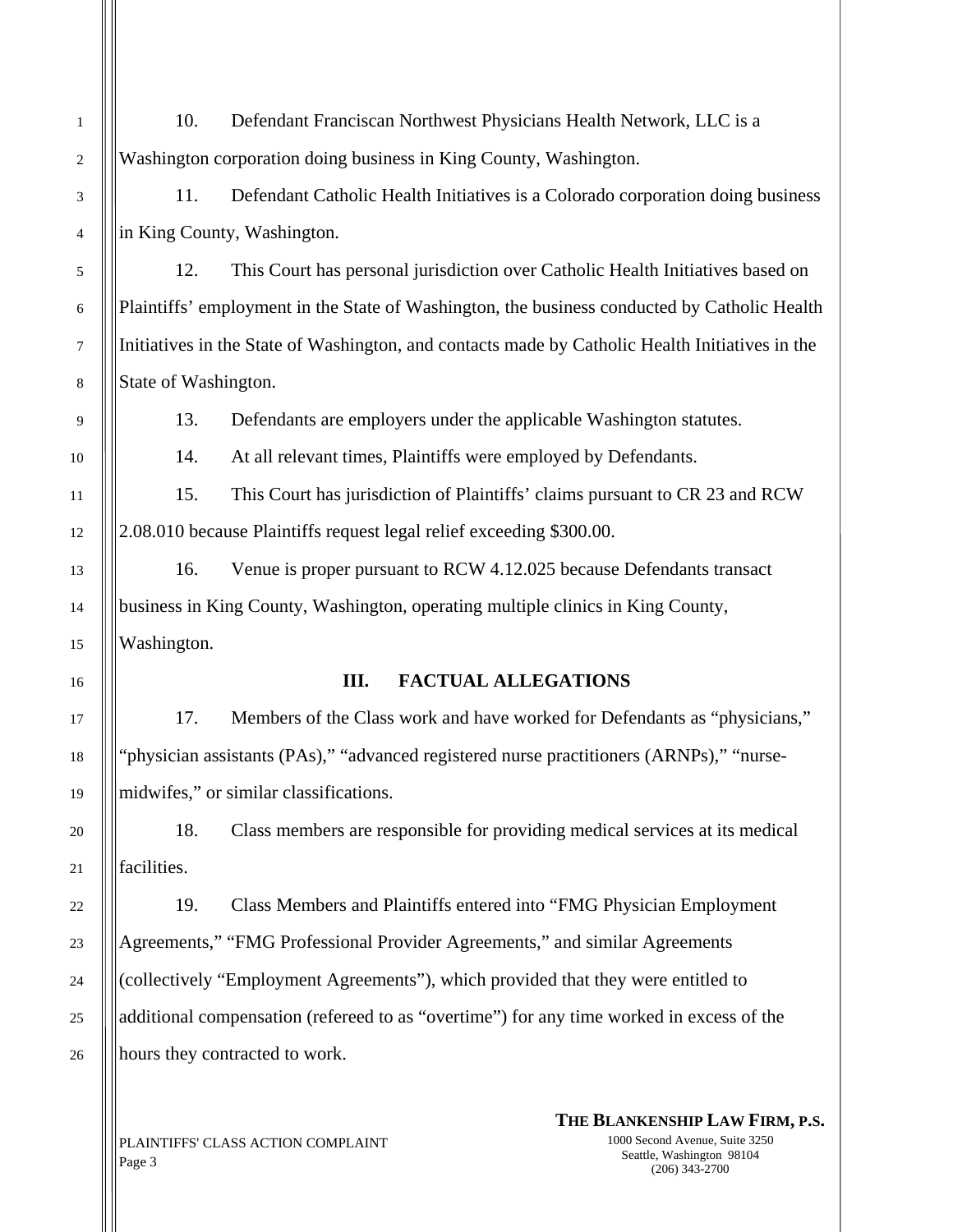20. During all relevant times, Defendants failed to credit Plaintiffs and Class Members for hours worked, including but not limited to failing to pay Plaintiffs and Class Members for time spent on patient charts, for time spent treating patients after official clinic hours, for time spent in training (including training on electronic medical records), and for time spent in mandatory meetings.

21. During all relevant times, Plaintiffs and Class Members worked in excess of the hours they contracted to work, but were not paid for this time worked.

22. Defendants knew that Plaintiffs and other members of the Class were working in excess of the hours they contracted to work without receiving their earned wages for the excess hours worked.

23. In failing to pay the required compensation to Plaintiffs and Class Members for the excess hours, Defendants have acted willfully and with the intent of depriving Plaintiffs and members of the class of earned and owed compensation.

### **IV.FACTUAL ALLEGATIONS AS TO PLAINTIFFS**

24. Dr. Romney and Dr. Bauer worked for Defendants as physicians.

25. Dr. Childress worked for Defendants as an ARNP.

26. Plaintiffs are responsible for providing medical services at Defendants' medical facilities.

27. In approximately July 2011, Dr. Romney and Dr. Bauer entered into a "FMG Physician Employment Agreement" with Defendants which provided that Dr. Romney and Dr. Bauer would be compensated \$100 per hour worked at any clinic location in excess of 423 hours on a per quarter basis. In approximately December 2011, this amount was revised by Amendment to \$109.34 per hour worked at any clinic location in excess of 423 hours on a per quarter basis.

28. Beginning in approximately January 2012, Dr. Childress entered into a "FMG Professional Provider Agreement" with Defendants which provided that Dr. Childress would

PLAINTIFFS' CLASS ACTION COMPLAINT Page 4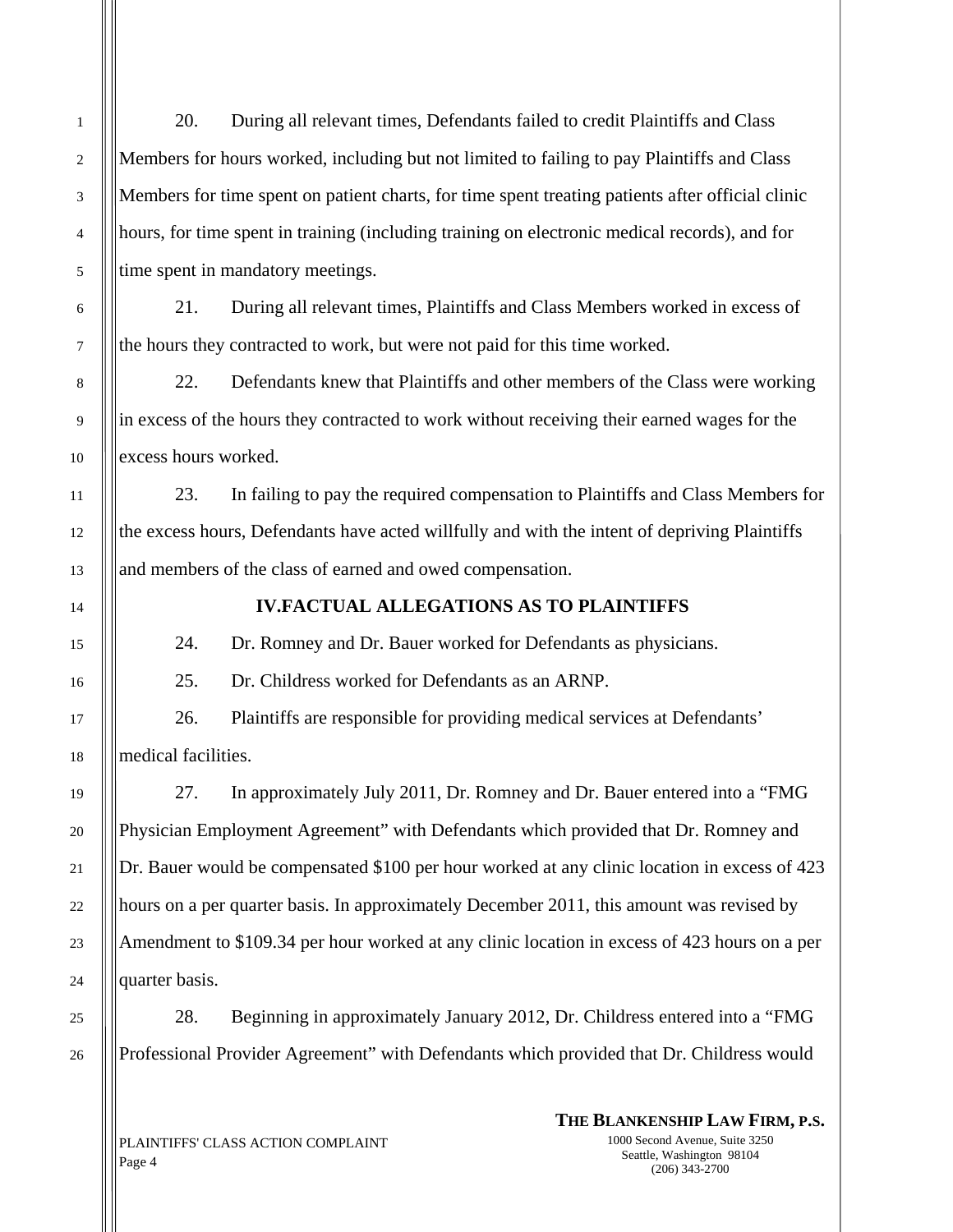be compensated \$75 per hour worked at any clinic location in excess of 423 hours on a per quarter basis.

29. From the time Plaintiffs entered into the Agreements until their employment with Defendants was severed, Plaintiffs worked in excess of 423 hours per quarter. Plaintiffs were not paid for this time worked. Defendants also failed to credit Plaintiffs for all hours worked, including but not limited to failing to pay Plaintiffs for time spent on patient charts, for time spent treating patients after official clinic hours, for time spent in training (including training on electronic medical records), and for time spent in mandatory meetings.

30. Defendants knew that Plaintiffs were working in excess of 423 hours per quarter without receiving their earned wages for the excess hours worked. In fact, Plaintiffs complained to Defendants, both orally and in writing, about not being paid wages earned and owing.

31. At no time were Plaintiffs paid by Defendants the compensation owed for working in excess of 423 hours per quarter.

# **V. CLASS ACTION ALLEGATIONS**

32. Plaintiffs bring this lawsuit as a class action pursuant to CR 23, individually

and as representatives of the following persons:

All past and present employed by Defendants in Washington as "physicians," "physician assistants (PAs)," "advanced registered nurse practitioners (ARNPs)," "nurse-midwifes," or a similar classifications, who entered into a contract providing that they would receive additional compensation for any time worked in excess of the hours they contracted to work, during the past three years preceding the filing of this Complaint.

Plaintiffs reserve their right to further define or amend the Class by additional pleadings,

evidentiary hearings, class certification hearings, or orders of this Court.

33. This action may be properly maintained as a class action pursuant to CR 23 as

it satisfies the numerosity, commonality, typicality, and adequacy requirements of CR 23(a)

and other prerequisites for class action certification pursuant to CR 23(b).

PLAINTIFFS' CLASS ACTION COMPLAINT Page 5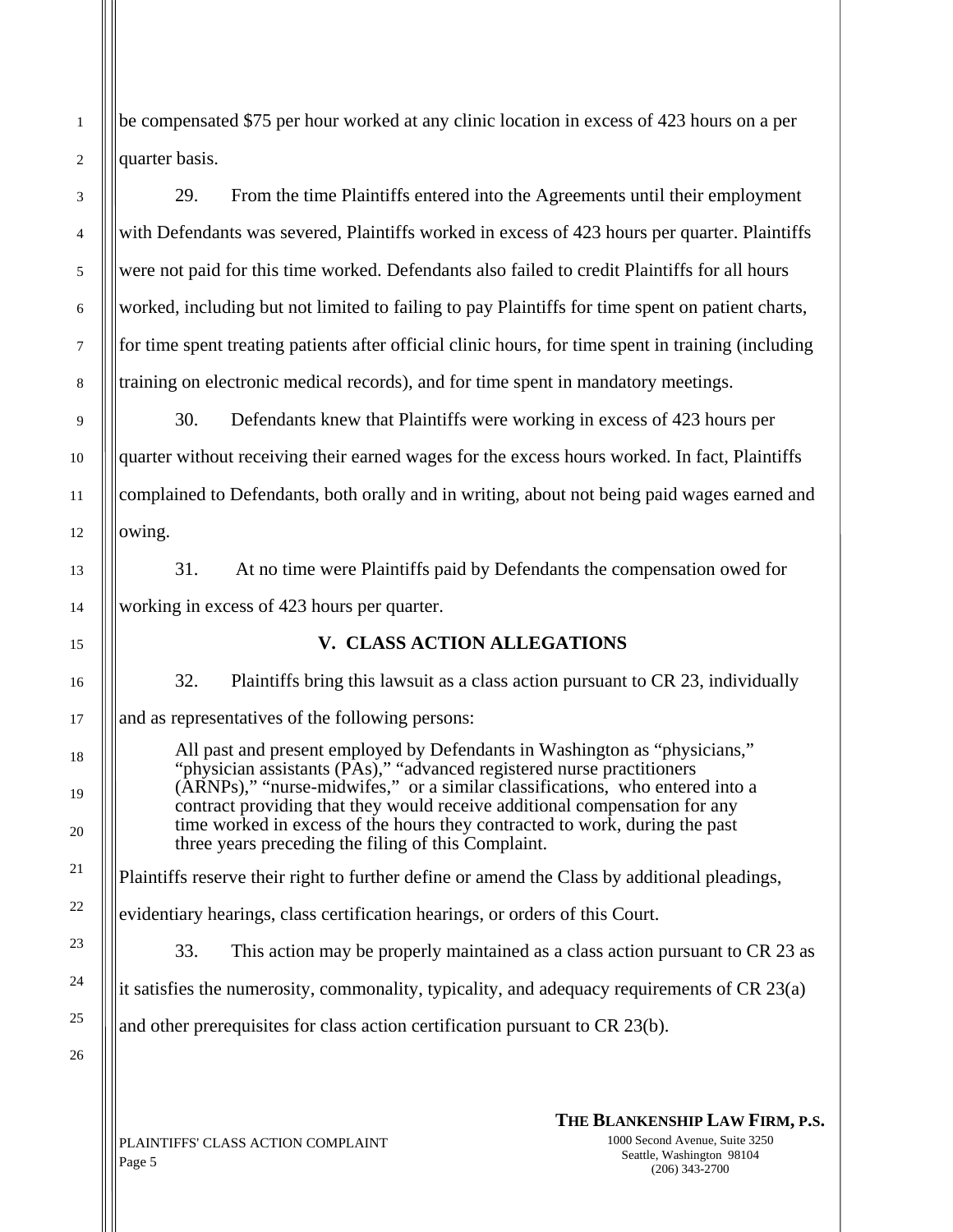34. The class described in paragraph 31 is sufficiently numerous such that joinder of all members is impractical, as required by  $CR 23(a)(1)$ . Although the precise number of Class Members is unknown to Plaintiffs at this time and can be ascertained only through appropriate discovery, it is estimated that there are more than 300 Class Members who reside in multiple counties of Washington State, including King County and Pierce County. As a result, joinder of all Class Members in a single action is impracticable.

35. Pursuant to CR  $23(a)(2)$  and CR  $23(b)(3)$ , there are questions of law and fact common to the class, and which predominate over questions affecting only individual members, including, but not limited to the following:

a. Whether Defendants contracted to pay Plaintiffs and Class Members wages for hours worked in excess of the hours they contracted to work;

b. Whether Plaintiffs and Class Members performed work in excess of the hours they contracted to work;

c. Whether Defendants failed to pay Plaintiffs and Class Members for hours worked in excess of the hours they contracted to work;

d. Whether Defendants violated RCW 49.48 *et seq.* and 49.52 *et seq.*;

e. Whether Defendants, in failing to pay wages earned and owing, have acted willfully and with the intent to deprive Plaintiffs and Class Members of such compensation; and

f. Whether Plaintiff and the Class have sustained damages, and the proper measure of those damages.

36. Pursuant to CR  $23(a)(3)$ , the class representatives' wage and hour claims are typical of the claims of all Class Members and of Defendants' anticipated affirmative defenses. The harm suffered by Plaintiffs and all other Class Members arises from and was caused by the same conduct of Defendants; namely, Plaintiffs and Class Members were harmed by Defendants' wrongful withholding of wages earned and owing.

**THE BLANKENSHIP LAW FIRM, P.S.**

PLAINTIFFS' CLASS ACTION COMPLAINT Page 6

1000 Second Avenue, Suite 3250 Seattle, Washington 98104 (206) 343-2700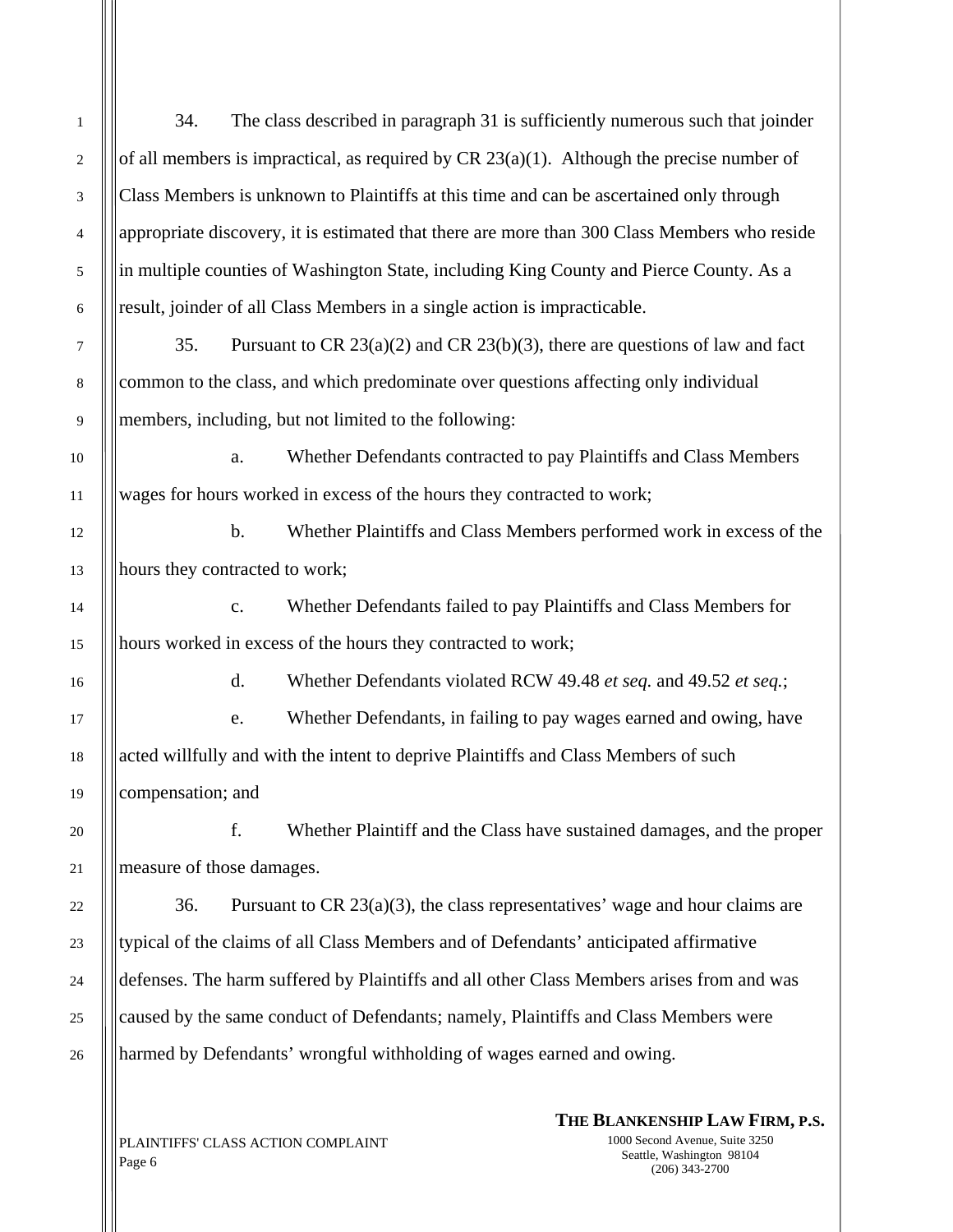37. The Class representatives will fairly and adequately protect the interests of the Class as required by CR 23(a)(4). Plaintiffs are members of the Class, and their interests do not conflict with the interests of the members of the Class they seek to represent. Plaintiffs have retained competent and experienced counsel, who has been certified and served as class counsel in both state and federal court on numerous occasions. Plaintiffs intend to diligently and vigorously prosecute the claims alleged herein.

38. Pursuant to CR 23(b), class certification is appropriate here because questions of law or fact common to members of the Class predominate over any questions affecting only individual members, and because a class action is superior with respect to considerations of consistency, economy, efficiency, fairness and equity, to other available methods for the fair and efficient adjudication of the state law claims.

39. Maintenance of this action as a class action is a fair and efficient method for the adjudication of this controversy. It would be impracticable and undesirable for each member of the Class who suffered harm to bring a separate action. In addition, the maintenance of separate actions would place a substantial and unnecessary burden on the courts and could result in inconsistent adjudications with respect to individual Class Members that would substantially impair their ability to protect their interests. In contrast, a single class action can determine, with judicial economy, the rights of all Class Members.

40. Class certification is proper because Defendants have acted or refused to act on grounds generally applicable to the Class, making final injunctive relief with respect to the class as a whole appropriate, and any parties who do not wish to participate can opt out.

41. Class certification is also proper because question of law or fact common to the class predominate over any questions affecting only individual Class Members, and a class action is superior to other available methods for the fair and efficient adjudication of the controversy between the parties in light of the fact that:

PLAINTIFFS' CLASS ACTION COMPLAINT Page 7

**THE BLANKENSHIP LAW FIRM, P.S.** 1000 Second Avenue, Suite 3250

> Seattle, Washington 98104 (206) 343-2700

1

2

3

4

5

6

7

8

9

10

11

12

13

14

15

16

17

18

19

20

21

22

23

24

25

26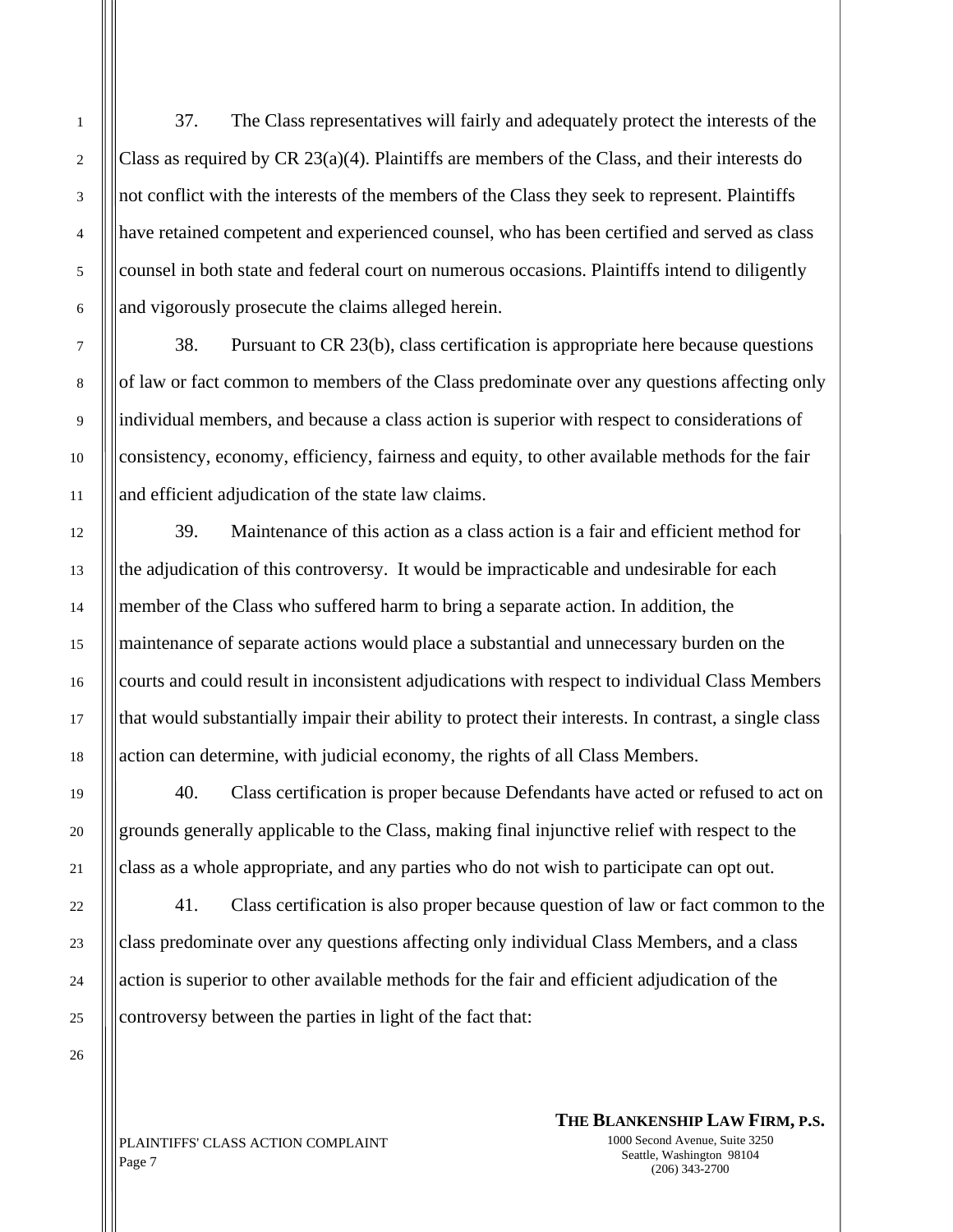| a.                                                                                        | The Class Members do not have a substantial interest in individually                                          |
|-------------------------------------------------------------------------------------------|---------------------------------------------------------------------------------------------------------------|
|                                                                                           | controlling the prosecution of separate actions because other than the                                        |
|                                                                                           | calculation of the amounts owed, the damages of each Class Member are                                         |
|                                                                                           | virtually identical, and the Class Members thus have no incentive to pursue                                   |
|                                                                                           | individual actions.                                                                                           |
|                                                                                           | b. There is no known litigation currently pending against Defendant, individually                             |
|                                                                                           | or on behalf of the class, other than the present lawsuit.                                                    |
| c.                                                                                        | The individual Plaintiffs, the Defendants, a number of Class Members, and                                     |
|                                                                                           | Plaintiffs' counsel are located in the King and Pierce County areas, and                                      |
|                                                                                           | therefore it is desirable to concentrate the litigation of the claims within the                              |
|                                                                                           | selected forum.                                                                                               |
| d.                                                                                        | There are no geographical or logistical issues that would make management of                                  |
|                                                                                           | the class difficult.                                                                                          |
|                                                                                           | VI. FIRST CAUSE OF ACTION – CLASSWIDE FAILURE TO PAY WAGES IN<br><b>VIOLATION OF WASHINGTON WAGE STATUTES</b> |
| 42.                                                                                       | Plaintiffs restate and re-allege the above-mentioned allegations.                                             |
| 43.                                                                                       | Defendants formed binding and enforceable contracts (the abovementioned                                       |
|                                                                                           | Employment Agreements) with Plaintiffs and Class Members, agreeing and promising to pay                       |
|                                                                                           | Plaintiffs and Class Members specific compensation per hour worked in excess of the hours                     |
|                                                                                           | they contracted to work in exchange for their employment services.                                            |
| 44.                                                                                       | Plaintiffs and Class Members fully performed their obligations under the                                      |
| Employment Agreements and in reasonable reliance on Defendants' promises to pay Plaintiff |                                                                                                               |
| specific compensation.                                                                    |                                                                                                               |
|                                                                                           |                                                                                                               |
| 45.                                                                                       | Defendants breached the contracts by failing to pay Plaintiffs and Class                                      |

PLAINTIFFS' CLASS ACTION COMPLAINT Page 8

1

2

3

4

5

6

7

8

9

10

11

12

13

14

15

16

17

18

19

20

21

22

23

24

25

26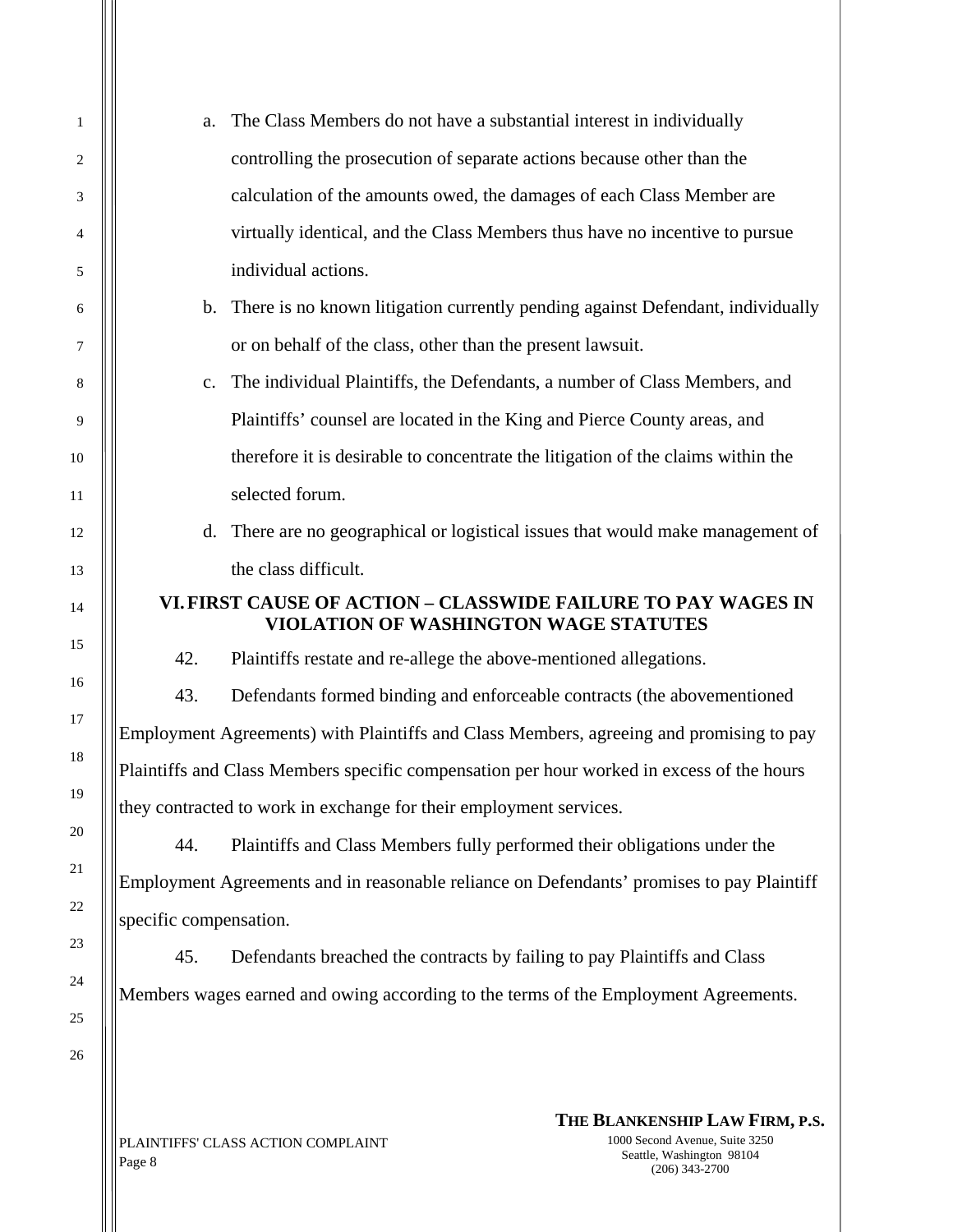46. Defendants knowingly, intentionally, and willfully withheld and continue to withhold wages due to Plaintiffs and the Class, in violation of RCW 49.48 *et seq.* and RCW 49.52 *et seq.*

47. Plaintiffs and Class Members were damaged as a result of this breach and by their reasonable reliance on Defendants' enforceable promises.

48. Injustice can be avoided only if Defendants' promises are enforced and Plaintiffs and Class Members should be entitled to compensation for their expectation, consequential, and reliance damages.

49. As a result of Defendants' conduct discussed above, Plaintiffs and the Class have suffered and continue to suffer damages, in amounts to be proven at trial, including but not limited to lost wages in violation of RCW 49.52 *et seq*. and RCW 49.48 *et seq.*

## **VII. DR. ROMNEY'S AND DR. BAUER'S INDIVIDUAL CLAIMS**

 50. The preceding paragraphs are re-alleged and hereby incorporated by reference. 51. In addition to Defendants' failure to pay Dr. Romney and Dr. Bauer compensation earned and owing, Dr. Romney and Dr. Bauer were subjected to additional adverse employment actions by Defendants, including being retaliatorily fired and being retaliatorily stripped of their hospital privileges.

 52. Specifically, Dr. Romney and Dr. Bauer opposed activity by Defendants that violated RCW 49.52 *et seq*., RCW 49.48 *et seq.*, and established public policies of Washington State, including but not limited to the following:

 a. Opposing Defendants' failure to pay employees all wages dues, an established public policy of Washington, as enumerated in RCW 49.46 *et seq.,* 49.48 *et seq.* and 49.52 *et seq.;* 

b. Opposing and reporting clinical practices and treatment by Defendants that Plaintiffs reasonably believed jeopardized public health and safety, violated their ethical obligations as doctors and employees, and breached governing regulations and guidelines.

PLAINTIFFS' CLASS ACTION COMPLAINT Page 9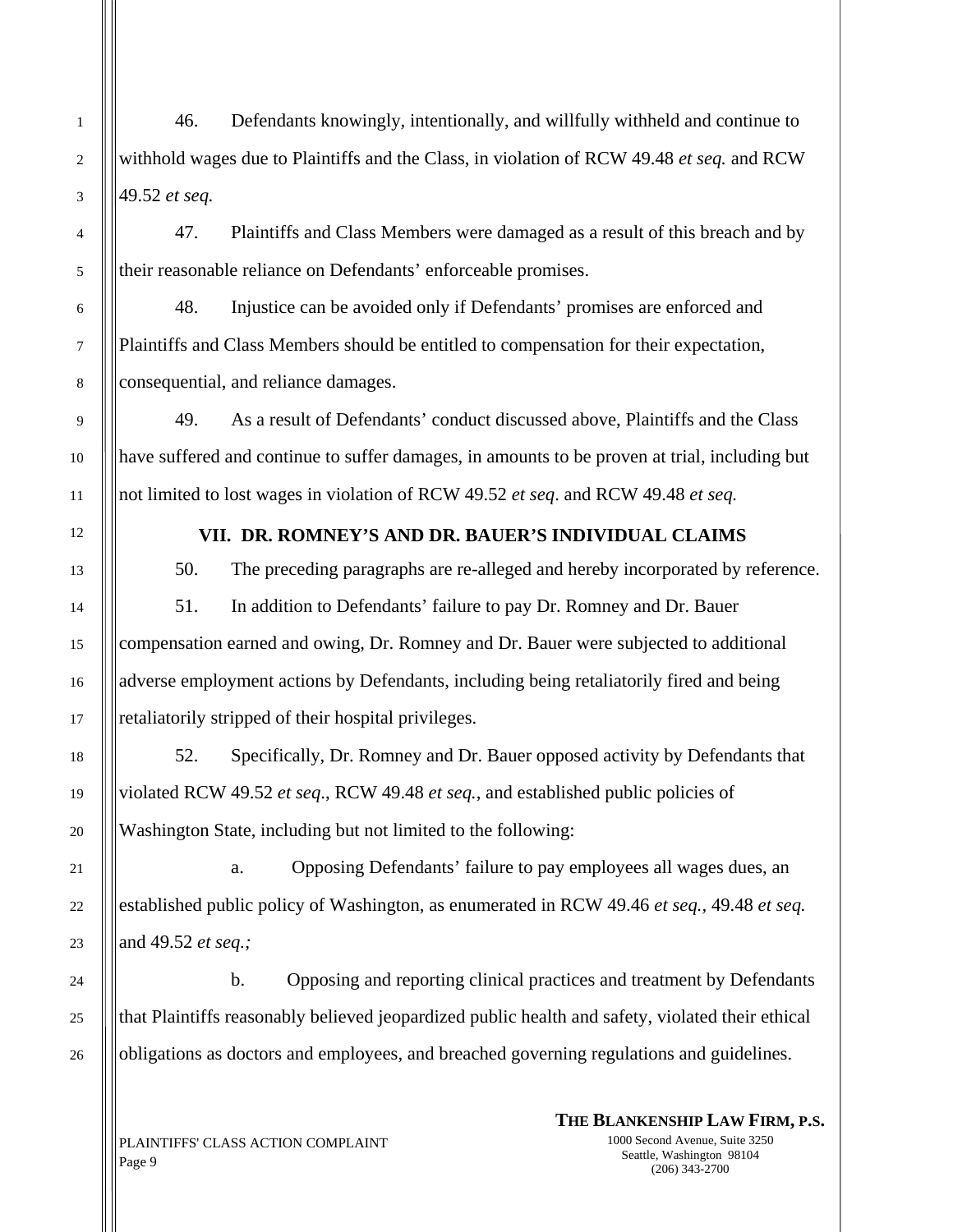53. Defendants unlawfully retaliated against Dr. Romney and Dr. Bauer for the abovementioned opposition activity, including but not limited to firing Dr. Romney and Dr. Bauer, intentionally harming their reputations, and having their hospital privileges revoked.

54. Defendants' terminations of Dr. Romney and Dr. Bauer violated the clear mandates of Washington public policy.

55. As a direct, foreseeable, and proximate result of Defendants' conduct discussed above, Dr. Romney and Dr. Bauer have suffered and continue to suffer economic and noneconomic damages, past and future, in amounts to be proven at trial*.*

### **VII. PRAYER FOR RELIEF**

Wherefore, Plaintiffs respectfully request that this Court:

A. Grant a permanent injunction enjoining Defendants, their officers, successors, agents, assigns, and all persons in active concert or participation with them, from engaging in any other employment practice which deprives employees of their wages under Washington State law or violates the public policies of Washington State;

B. Order Defendants to institute and carry out policies, practices, and programs which eradicate the effects of their past and present unlawful employment practices;

C. Order Defendants to make Plaintiffs and Class Members whole for the wrongful withholding of wages by providing relief under RCW 49.48 *et seq*., and RCW 49.52 *et seq.*, or any other applicable statute, including awarding double damages;

D. Order Defendants to make Plaintiffs and Class Members whole by taking all other affirmative relief necessary to eradicate the effects of their unlawful employment practices;

E. Order Defendants to make Dr. Romney and Dr. Bauer whole by providing appropriate back pay with prejudgment interest, in amounts to be determined at trial;

F. Order Defendants to make Dr. Romney and Dr. Bauer whole by providing compensation for past and future pecuniary losses resulting from the unlawful employment

## **THE BLANKENSHIP LAW FIRM, P.S.**

PLAINTIFFS' CLASS ACTION COMPLAINT Page 10

1000 Second Avenue, Suite 3250 Seattle, Washington 98104 (206) 343-2700